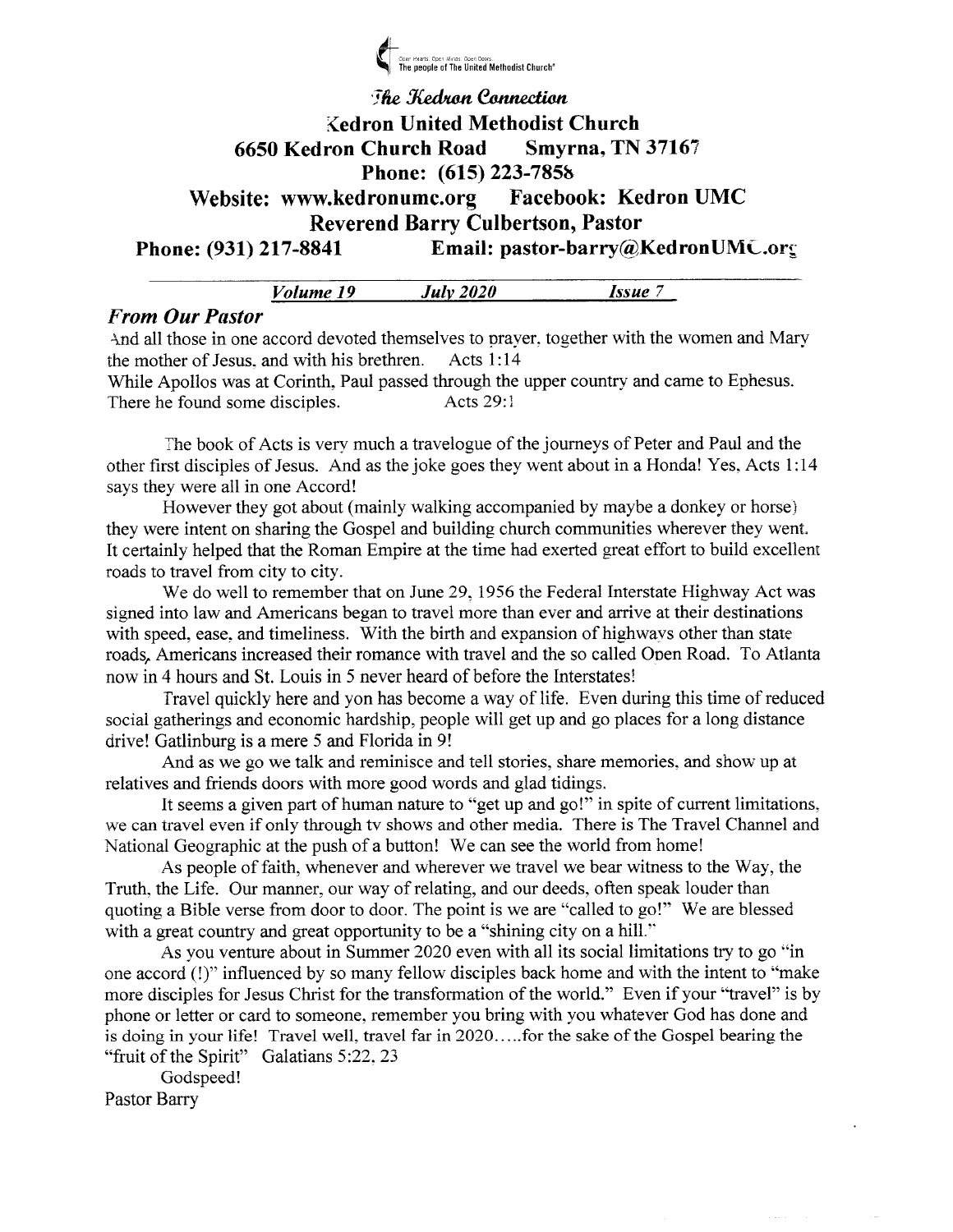## Men's Breakfast

Breakfast is olanned at 8.00 a.m. on Saturday July 4. Anyone not feeling safe should not attend. We are planning on using all possible safety precautions. We look forward to fellowship with those who come.

## Bucket Offerings

In July, the bucket collections at Sunday Worship will be donared to UMCOR. This United Methodist Committee on Relief heips many in times of need.

## Food Bank

You may bring food donations for the local food bank on the first and second Sundays of the month. Place the donations on the pew in the narthex. The food will be delivered to the food bank. The suggested items for July are pasta and pasta sauce. A1l non-perishable foods are accepted and appreciated. The need is great.

> eee Love all Creation, the whole of it and everv erand of sand Love every leaf Every ray of God's light Love the animals Love the plants Love everything If you love everything You will perceive The divine mystery in things And once you have perceived it You will begin to comprehend it ceaselessly More and more every day And you will at last come to love the whole world With an abiding universal love. - Fyodor Dostoyevsky

# Happy Birthday to;

| Arnold White       | July 7  |
|--------------------|---------|
| Lydia Rouse        | July 11 |
| Kimberly McMillin  | July 20 |
| <b>Emily Rouse</b> | July 23 |
| John Vance         | July 24 |
| Peggy Lee          | July 26 |
|                    |         |

#### Happy Anniversary to:

Kimberly & Stephen McMillin July 5

#### Which Prophet Used These Words?

''i led them with cords of human kindness. with bands of love. -NRSV

Revelation 21:3-4 was the revelation to John quoted in the June newsletter.

# July Calendar

| July 4:         |                          |
|-----------------|--------------------------|
| 8:00 a.m.       | Men's Breakfast          |
| July 5:         |                          |
| $8:45$ a.m.     | Sundav School            |
| $9:30$ a.m.     | Worship Service          |
| <b>July 12:</b> |                          |
| $8:45$ a.m.     | Sunday School            |
| $9:30$ a.m.     | Worship Service          |
| July 19:        |                          |
| 8:45 a.m.       | Sunday School            |
| $9:30$ a.m.     | Worship Service          |
| July 26:        |                          |
| 8:45 a.m.       | Sunday School            |
| $9:30$ a.m.     | Worship Service          |
| 10:30 a.m.      | Aug. newsletter info due |
|                 |                          |
|                 |                          |

# Looking Ahead

It is unlikely that the Rutherford County Laity will meet at Kedron in August. An announcement will be made.